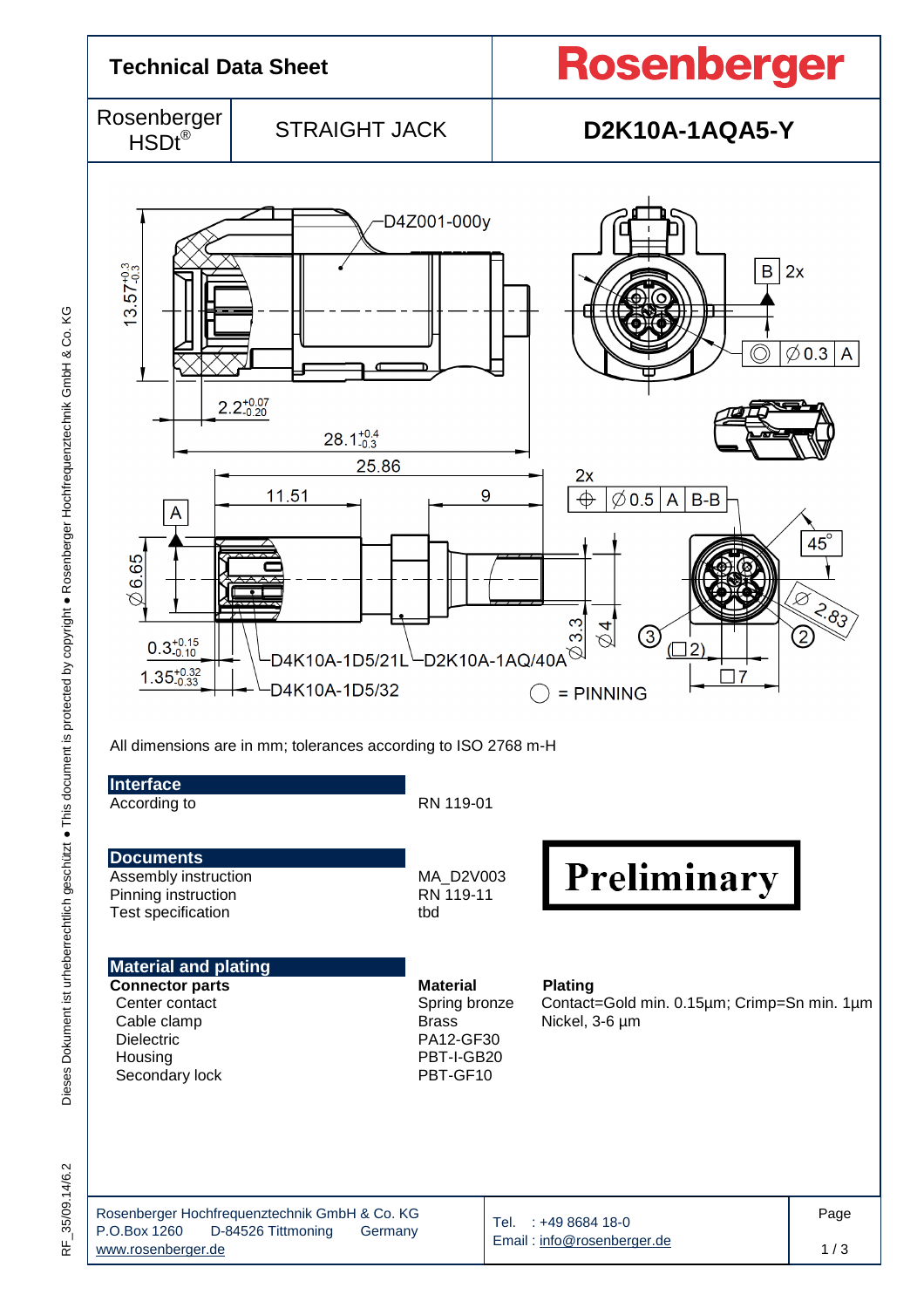| <b>Technical Data Sheet</b>                                                                                                                                                        |                                                                     |                                                                                                                                           | <b>Rosenberger</b>                                                                                                                                                                      |      |  |  |  |  |
|------------------------------------------------------------------------------------------------------------------------------------------------------------------------------------|---------------------------------------------------------------------|-------------------------------------------------------------------------------------------------------------------------------------------|-----------------------------------------------------------------------------------------------------------------------------------------------------------------------------------------|------|--|--|--|--|
| Rosenberger<br>$\mathsf{HSDt}^\circledR$                                                                                                                                           | <b>STRAIGHT JACK</b>                                                |                                                                                                                                           | <b>D2K10A-1AQA5-Y</b>                                                                                                                                                                   |      |  |  |  |  |
| <b>Electrical data</b><br>Differential impedance<br>Frequency range                                                                                                                |                                                                     | DC to 1.0 GHz                                                                                                                             | 100 $\Omega$ ± 5% at 500 ps rise time                                                                                                                                                   |      |  |  |  |  |
| Insertion loss                                                                                                                                                                     | Return loss                                                         |                                                                                                                                           | $\geq \left( \begin{matrix} 38 & 1 \leq f < 75 \\ 20 - 20 \log \left( \frac{f}{600} \right) & 75 \leq f \leq 600 \end{matrix} \right) dB^{*}$<br>$\leq$ $\left(0.01\sqrt{f}\right)dB^*$ |      |  |  |  |  |
| Mode conversion loss                                                                                                                                                               |                                                                     | $\begin{pmatrix} 55 & 10 \le f \le 50 \\ 89 - 20 \log(f) & 50 < f \le 600 \end{pmatrix}$ dB*<br>$*$ f in MHz                              |                                                                                                                                                                                         |      |  |  |  |  |
| Insulation resistance<br>Signal contact resistance<br>Test voltage<br>Working voltage<br>Power current                                                                             |                                                                     | $\geq 1x10^3$ M $\Omega$<br>$\leq 10 \text{ m}\Omega$<br>250 V rms<br>100 V rms<br>$\leq$ 1.5 A DC                                        |                                                                                                                                                                                         |      |  |  |  |  |
| <b>Mechanical data</b><br>Mating cycles<br>Engagement force<br>Disengagement force<br>Retention force latch<br>Retention force primary lock<br>Coding efficiency                   |                                                                     | $\geq 25$<br>$\leq 30 N$<br>tbd<br>$\geq$ 110 N<br>$\geq 80 N$<br>$\geq 80 N$                                                             |                                                                                                                                                                                         |      |  |  |  |  |
| <b>Environmental data</b><br>Temperature range<br>Thermal shock<br>Temperature and humidity<br>Vibration (Random)<br><b>Mechanical Shock</b><br>High-Temp. Exposure<br><b>RoHS</b> |                                                                     | -40 $^{\circ}$ C to +105 $^{\circ}$ C<br>USCar $2 - 45.6.2$<br>DIN IEC 60068-2-64<br>DIN IEC 60068-2-27<br>DIN IEC 60068-2-2<br>compliant | DIN IEC 60068-2-14 Test NA                                                                                                                                                              |      |  |  |  |  |
| <b>Tooling</b><br>Crimping tool<br>Crimp insert                                                                                                                                    |                                                                     | on request<br>on request                                                                                                                  | Preliminary                                                                                                                                                                             |      |  |  |  |  |
| <b>Suitable cables</b><br>Cable type                                                                                                                                               |                                                                     | Dacar 676                                                                                                                                 |                                                                                                                                                                                         |      |  |  |  |  |
| Packing<br>Standard<br>Weight                                                                                                                                                      |                                                                     | tbd<br>4.5 g/pce                                                                                                                          |                                                                                                                                                                                         |      |  |  |  |  |
|                                                                                                                                                                                    | Rosenberger Hochfrequenztechnik GmbH & Co. KG<br>D 04506 Tittmoning |                                                                                                                                           | Tel. : +49 8684 18-0                                                                                                                                                                    | Page |  |  |  |  |

 $\overline{1}$ 

RF\_35/09.14/6.2 RF\_35/09.14/6.2

Email : info@rosenberger.de

2 / 3